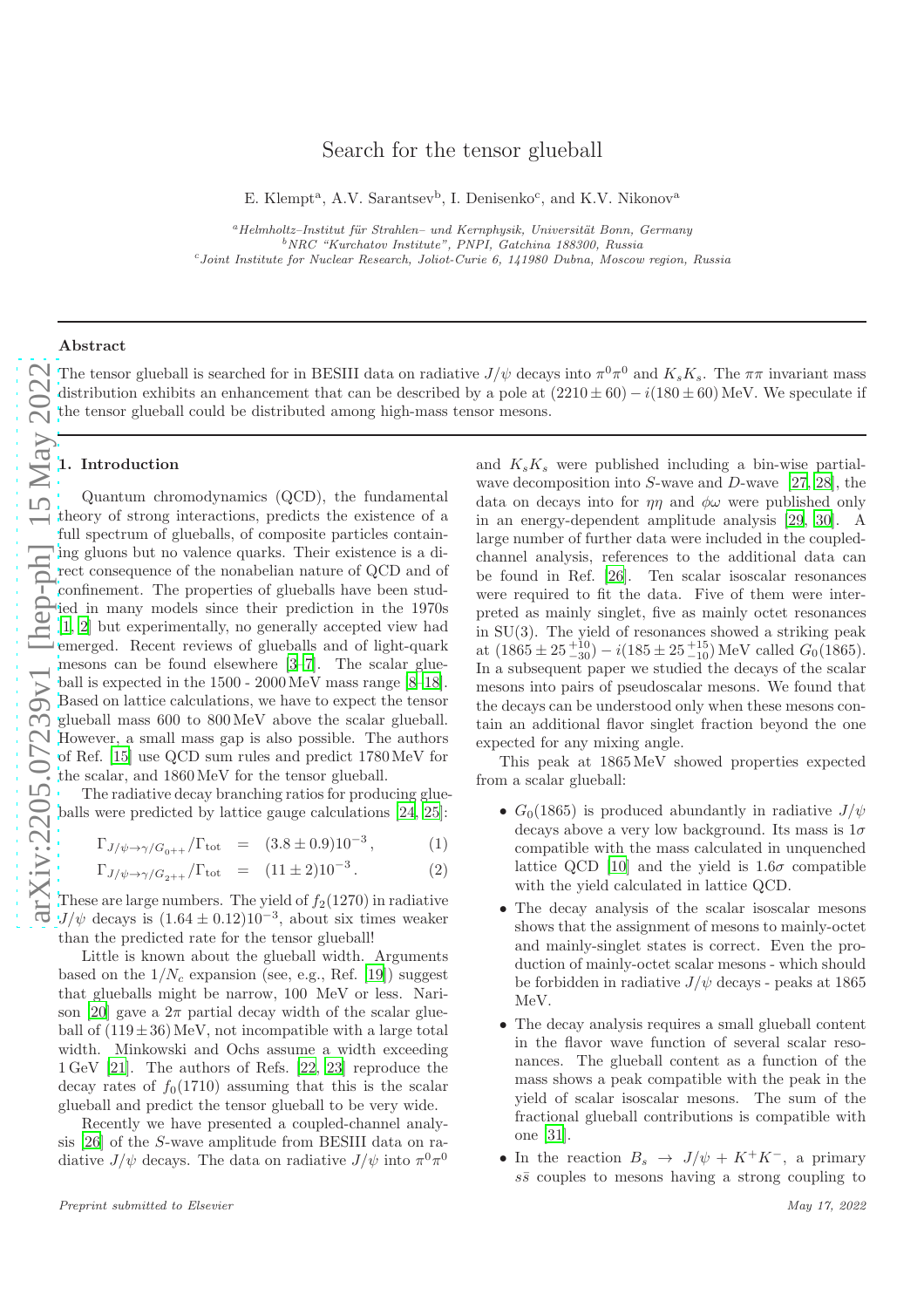$K^+K^-$  [\[32](#page-6-20)]. Two peaks in the  $K^+K^-$  mass spectrum are seen due to  $\phi(1020)$  and  $f'_2(1525)$  (see Fig. 7) in Ref. [\[32\]](#page-6-20), Fig. [2c](#page-3-0) below shows a fit to the tensor wave) but there is no sign of higher-mass scalar mesons. In particular  $f_0(1710)$  with its prominent  $K\bar{K}$  decay mode is not seen in  $s\bar{s} \rightarrow f_0(1710) \rightarrow$  $K\bar{K}$ . It is, however, produced very strongly in the process gluon-gluon $\rightarrow f_0(1710) \rightarrow K\overline{K}$ : Obviously,  $f<sub>0</sub>(1710)$  is produced by two initial-state gluons but not by an  $s\bar{s}$  pair in the initial state.  $f_0(1710)$  must have a sizable glueball fraction!

For these reasons, we are convinced that the scalar glueball is distributed among the agglomeration of scalar isoscalar mesons in the range from 1500 to 2300MeV. Based on lattice calculations, we have to expect the tensor glueball above 2500MeV even though smaller masses are possible as well [\[15](#page-6-5)].

In this Letter we search for the tensor glueball expected to be produced in radiative  $J/\psi$  decays into  $\pi^0 \pi^0$  and  $K_sK_s$ . In Section [2](#page-1-0) we compare the intensities of the  $\pi\pi$ and  $KK$  invariant masses in the scalar and tensor wave. The tensor wave reveals a wide high-mass resonance. Subsequently, in Section [3,](#page-2-0) we discuss if the high-mass enhancement is split into several states and if these contain a small fraction of the tensor glueball. The results are discussed and summarized in Section [4.](#page-5-1)

## <span id="page-1-0"></span>2. A high-mass tensor resonance from radiative  $J/\psi$  decays

The  $\pi^0 \pi^0$  or  $K_s K_s$  systems produced in radiative  $J/\psi$ decays are limited to even angular momenta due to Bose symmetry. Practically, only S and D-waves are relevant. These two partial waves can be written in the multipole basis [\[33](#page-6-21), [34](#page-6-22)]. The scalar intensity originates from the electric dipole transition E0. Three electromagnetic amplitudes,  $E1, M2$ , and  $E3$ , lead to the production of tensor mesons where the  $E1$  amplitude is the most significant one. These three amplitudes and relative phases are discussed below.

The E0 and E1 squared amplitudes lead to strikingly different mass distributions (see Fig. [1\)](#page-1-1). The distributions were derived in Refs. [\[27](#page-6-14), [28](#page-6-15)] by exploiting the statistical precision provided by  $(1.311 \pm 0.011) \times 10^9 J/\psi$  decays collected by the BESIII collaboration. The  $\pi\pi$  mass distribution in the scalar partial wave (Fig. [1a](#page-1-1)) is characterized by a mountainous landscape starting with a steady rise growing up to 1450MeV and a rapid fall-off. After a minimum, the intensity increases due to the  $f_0(1710)/f_0(1770)$ complex. After a further deep minimum, a wide and asymmetric structure due to  $f_0(2020)/f_0(2100)$  follows. At the highest mass, at about 2300MeV, a small dip-peak structure is seen. In the  $K\bar{K}$  distribution (Fig. [1c](#page-1-1)), the intensity rises slightly up to 1450MeV, followed by a very significant interference pattern and then rises steeply to an asymmetric peak at about 1700MeV that dominates the mass distribution. After a fast drop on its right side, a

<span id="page-1-1"></span>

Figure 1: The scalar (a,c) and tensor (b,d) intensities in radiative  $J/\psi$  decays to  $\pi^0 \pi^0$  (a,b) and  $K_s K_s$  (c,d) in 20 MeV bins. The solid line is our fit. The data are from the BESIII collaboration [\[27](#page-6-14), [29](#page-6-16)].

second peak at about 2100MeV appears with a high-mass shoulder.

The squared amplitudes that describe production of tensor mesons do not show such rich structures. Below 1 GeV, the  $\pi\pi - D$ -wave (Fig. [1b](#page-1-1)) shows only a tail of the  $f_2(1270)$  and no entries in  $K\overline{K}$  mass distribution (Fig. [1d](#page-1-1)). Above 1 GeV the  $\pi\pi$   $2^{++}$  intensity exhibits only one strong peak due to  $f_2(1270)$  production and a wide enhancement that reaches a maximum at about 2200 MeV. The  $K\bar{K}$ intensity exhibits only one peak due to  $f'_{2}(1525)$ . Above, only little intensity is seen.

In a first fit, we describe the high-mass region by one additional resonance. Neither the mass distribution nor the phase difference are well reproduced. The  $\chi^2/N_{\text{data}} =$ 1088/765 for the mass distributions and 2584/677 for the phase differences. The mass distribution is reasonably described, the phase differences qualitatively only. However, apparent discrepancies are often enforced by adjacent high-statistics points, and some structures are limited to a narrow mass window.

Alternatively, we allow for one further resonance  $f_2(1640)$ , the fit improves only marginally. The fit with or without  $f_2(1640)$  gives a narrower or wider high-mass tensor resonance. Since we do not know if  $f_2(1640)$  participates in the reaction, we increase the errors correspondingly:

$$
M = (2210 \pm 60) \text{ MeV}; \Gamma = (360 \pm 120) \text{ MeV}.
$$
 (3)

The error does not contain the possibility that the production amplitude of tensor mesons may be reduced dy-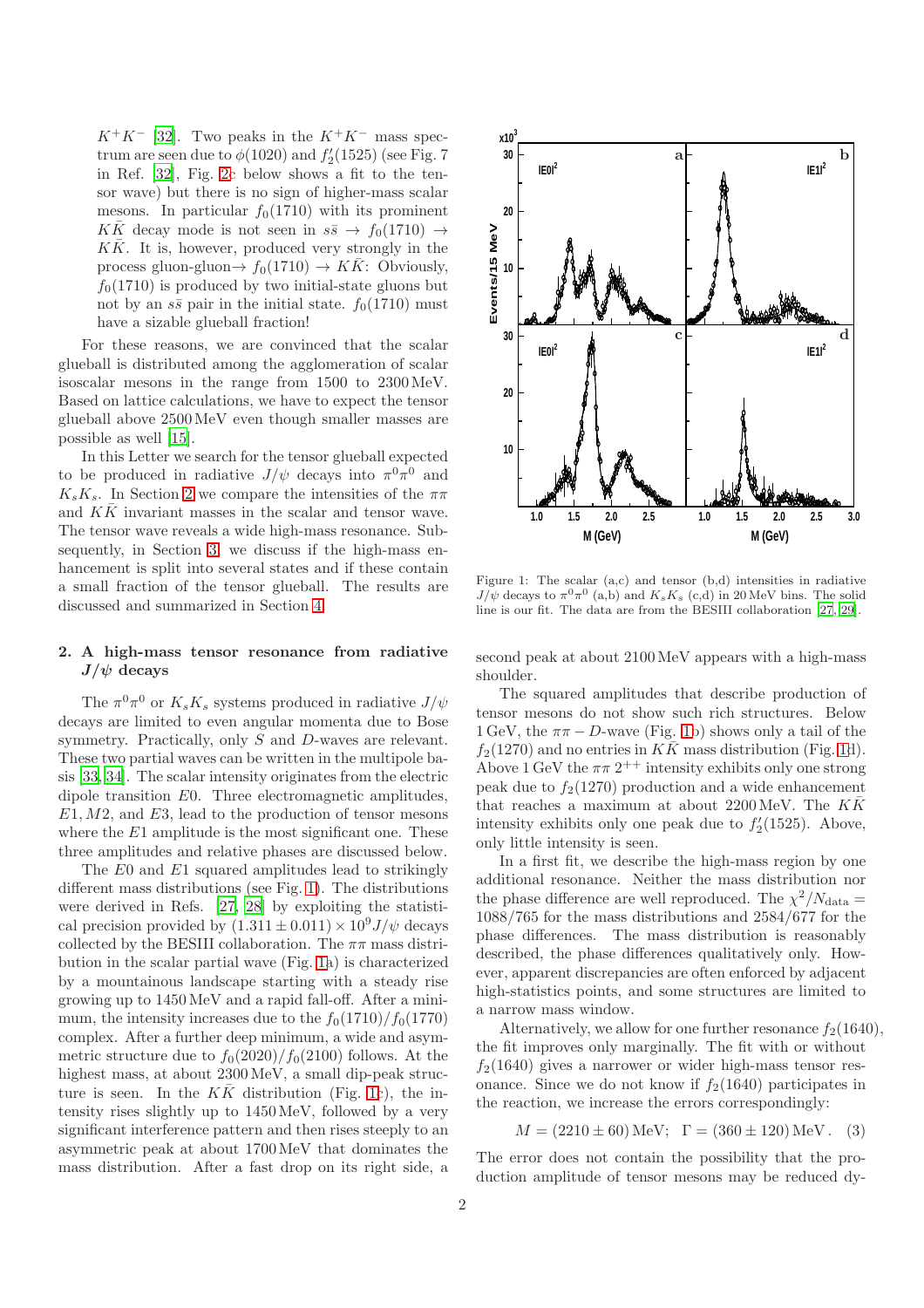namically with decreasing photon energy. Only the phase space is taken into account. Tentatively, we call these resonances  $X_2(2210)$  (not  $f_2(2210)$  since it might be a cluster of resonances).

An energy-dependent partial-wave analysis of the same data on was reported by the JPAC Collaboration [\[34](#page-6-22)]. Four scalar and three tensor mesons were identified. The tensor amplitude was described by  $f_2(1270)$ ,  $f'_2(1525)$ , and a further state at about  $f_2(1950)$  and a width of 700 MeV. A possible tensor glueball was not discussed. The difference in mass might be due a different choice of the ambiguous solutions of the energy-independent partial wave analysis. With our choice, the  $|E1|^2$  distribution shows a clear peak at about 2200MeV.

In our fit,  $X_2(2210)$  was parameterized by a threechannel relativistic Breit-Wigner amplitude with  $\pi \pi$ ,  $K\bar{K}$ , and  $\rho \rho$  as decay channels. The ratio of the frequencies of  $X_{2^{++}}$  (2210) decays into  $K\bar{K}$  and  $\pi\pi$  is

$$
BR_{K\bar{K}/\pi\pi} = 0.23 \pm 0.05 \,. \tag{4}
$$

In Table [1](#page-2-1) the properties of  $f_2(1270)$  and  $f_2(1525)$  are compared with values given in the Review of Particle Physics (RPP) [\[37](#page-6-23)] and with other determinations using radiative  $J/\psi$  decay.

The  $f_2(1270)$  mass found here is incompatible with the RPP value. We note that in an analysis of BESII data on  $J/\psi \rightarrow \gamma \pi \pi$ , the  $f_2(1270)$  mass was determined to  $(1262^{+1}_{-2} \pm 8)$  MeV [\[38](#page-6-24)], and from CLEO data on this reaction,  $(1259 \pm 4 \pm 4)$  MeV was deduced [\[36\]](#page-6-25). JPAC finds masses between 1262 and 1282MeV [\[34](#page-6-22)].

The  $KK/\pi\pi$  ratio for the  $f_2(1270)$  could be determined with a large uncertainty from the faint peak at about  $1270 \,\text{MeV}$  in the  $K\bar{K}$  mass distribution. Here, we fix the ratio to the RPP value. Also, the small  $\pi\pi$  decay mode of  $f'_{2}(1525)$  is fixed to the RPP value. Our radiative yields of  $f_2(1270)$  and  $f_2'(1525)$  yields are fully compatible with RPP values.

In the reaction  $J/\psi \rightarrow \gamma$  plus a tensor meson, the production process couples to the mesonic flavor-singlet component only. The ratio R of  $f_2'(1525)/f_2(1270)$  production is related to the mixing angle via

$$
\tan^2 \theta_{\text{tens}} = \frac{1}{\lambda} \cdot R \cdot \frac{q_{f_2}}{q_{f_2'}} \tag{5}
$$

from which we find a tensor mixing angle  $\theta^{\text{tens}} = (35 \pm 2)^{\circ}$ . The mixing angle identifies the tensor meson nonet as *ideally mixed* but is inconsistent with 29.8(28.0)◦ derived from the quadratic (linear) GMO formula.

We now need to ask: Is it plausible that just one tensor resonance above 1700 MeV is produced in radiative  $J/\psi$ decays? There is at most marginal evidence for  $f_2(1640)$ , and no evidence at all for  $f_2(1910/1950)$ . Both states are seen in several experiments [\[37](#page-6-23)]. But these states are at most very weakly produced in radiative  $J/\psi$  decays. Above these two states, a tensor meson at 2210MeV suddenly appears. Could  $X_2(2210)$  contain a fraction of the

<span id="page-2-1"></span>Table 1: Properties of  $f_2(1270)$  and  $f_2(1525)$ . The RPP2021 [\[37](#page-6-23)] values and those from Refs. [\[36](#page-6-25), [38\]](#page-6-24) are given in small numbers. Ratios marked (f) are fixed. The yields Y of  $f_2(1270)$  and  $f_2(1525)$ are corrected for unseen decay modes; the  $X_2(2210)$  yield represents the sum of the  $\pi\pi$  and  $K\bar{K}$  yields.

|                        | $f_2(1270)$               | $f'_2(1525)$             |                   | $X_2(2210)$     |
|------------------------|---------------------------|--------------------------|-------------------|-----------------|
| $M$ (MeV)              | $1257 \pm 6$              | $1518 + 3$               |                   | $2210\pm 60$    |
|                        | $1259 \pm 6$              | $1532 + 7$               | [36]              |                 |
|                        | $1275.5 \pm 0.8$          | $1517.4 \pm 2.5$         | $[37]$            |                 |
|                        | $1262 \pm 8$              |                          | $\left[38\right]$ |                 |
| $\Gamma$ (MeV)         | $168 + 7$                 | 78±6                     |                   | $360 \pm 120$   |
|                        | $185.9^{+2.8}_{-2.1}$     | $86.9^{2.3}_{2.1}$       | $[37]$            |                 |
|                        | $175 + 12$                |                          | $\left[38\right]$ |                 |
| $R_{K\bar K/\pi\pi}$   | 0.054(f)                  |                          |                   | $0.23 \pm 0.05$ |
|                        | $0.054^{+0.005}_{-0.006}$ |                          | $[37]$            |                 |
| $r_{\pi\pi / K\bar K}$ |                           | 0.0094(f)                | $[37]$            |                 |
|                        |                           | $0.0094 \pm 0.0018$      |                   |                 |
| $Y(\times 10^3)$       | $1.69 \pm 0.07$           | $0.61 \pm 0.06$          |                   | $0.35 \pm 0.10$ |
|                        | $(2.08 \pm 1.58)$         | < 1.7                    | $\left[36\right]$ |                 |
|                        | $(1.63 \pm 0.12)$         | $(0.57^{+0.08}_{-0.05})$ | [37]              |                 |
|                        | $(1.63 \pm 0.26)$         |                          | [38]              |                 |

tensor glueball? And why is the fit to the phases bad with a single-resonance fit? Are several tensor resonances hidden in  $X_2(2210)$ ?

## <span id="page-2-0"></span>3. Could  $X_2(2210)$  be the tensor glueball?

# 3.1. The tensor wave in  $B^0_{(s)} \to J/\psi + f_2$

Figure [2](#page-3-0) shows a comparison of the contribution of the E1 amplitude in radiative  $J/\psi$  decays and a fit to LHCb data on  $B$  and  $B_s$  decays. In Fig. [2a](#page-3-0),b the data from Fig. [1b](#page-1-1) are reproduced, in Fig. [2c](#page-3-0) the data from Fig. [1d](#page-1-1). Superimposed is a fit to the  $\pi\pi$  and  $K\bar{K}$  D-wave contributions to  $B^0 \to J/\psi + (\pi \pi)$  [\[39\]](#page-6-26) (a),  $B^0_s \to J/\psi + (\pi \pi)$  [\[40\]](#page-6-27) (b), and  $B_s^0 \rightarrow J/\psi + (K\bar{K})$  [\[32\]](#page-6-20) (c). In  $B^0 \rightarrow J/\psi +$ hadrons, the b quark converts into a c quark radiating off a  $W^-$  boson. The  $W^-$  boson decays into a  $\bar{c}$  plus a d quark. The  $c\bar{c}$  is seen as  $J/\psi$ , the  $d\bar{d}$  forms a light-quark meson. In  $B_s^0 \to J/\psi$  + hadrons, the W<sup>-</sup> boson decays into a  $\bar{c}$  plus a s quark, and an  $s\bar{s}$  pair creates the final state. The phase space of the BESIII data on radiative  $J/\psi$  extends up to 3.1 GeV, the phase space in the reaction  $B^0 \to J/\psi$  + hadrons is limited to 2180 MeV, and to 2270 MeV in the case of  $B_s \to J/\psi$  + hadrons.

The main objective of the LHCb collaboration was the study of CP violation through the interference of  $B^0_{(s)} \leftrightarrow$  $\bar{B}_{(s)}^0$  and their decay amplitudes. But the resonant structures in the  $\pi\pi$  and  $K\bar{K}$  system were studied as well. The angular distributions were presented in the form of spherical harmonic moments. We have included these spherical harmonic moments into the data set described above for a joint coupled-channel analysis. The main results are pre-sented elsewhere [\[41\]](#page-6-28). The fit returns the  $\pi\pi$  and  $K\bar{K} S$ , P and D-wave amplitudes recoiling against the  $J/\psi$ .

 $\frac{1}{2}$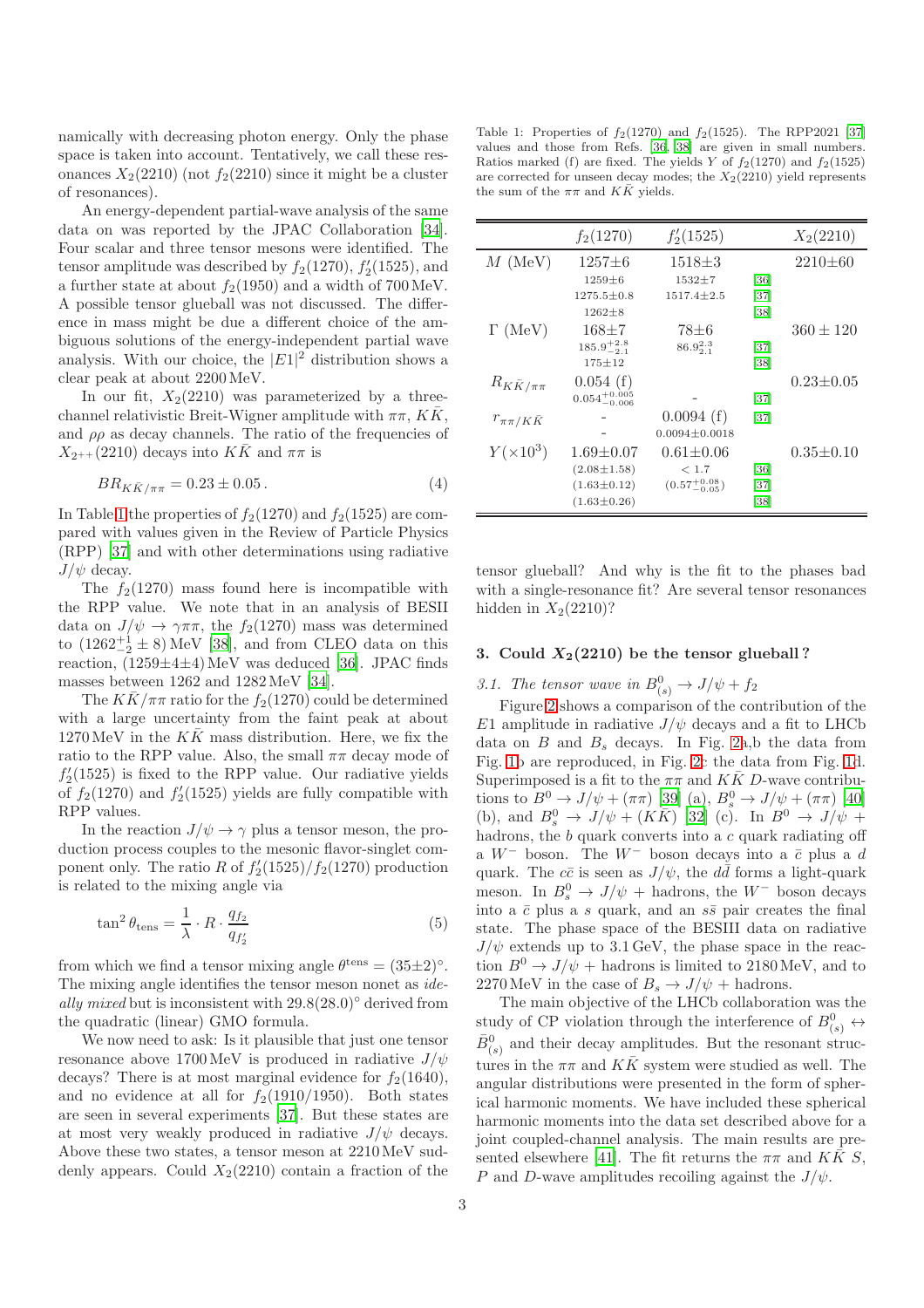<span id="page-3-0"></span>

Figure 2: (Color online)The tensor intensities in radiative  $J/\psi$  decays to  $\pi^0 \pi^0$  (a,b) and  $K_s K_s$  (c) in 20 MeV bins. The open circles correspond to the BESIII data [\[27,](#page-6-14) [29](#page-6-16)]. The solid (red) line represents the  $\pi\pi$  mass distribution in the tensor wave derived from data of the LHCb collaboration [\[32](#page-6-20), [39,](#page-6-26) [40\]](#page-6-27) on  $B^0 \to J/\psi + (\pi\pi)$  (a),  $B^0_s \to J/\psi + (\pi\pi)$  ( decays are chosen to match the  $f_2(1270)$  and  $f'_2(1525)$  intensities from radiative  $J/\psi$  decays.

The  $\pi\pi$  D-wave from LHCb in Fig. [2a](#page-3-0) shows a peak due to  $f_2(1270)$  production, the K $\overline{K}$  D-wave Fig. [2c](#page-3-0) a peak due to  $f_2'(1525)$ . The intensities were multiplied by factors given in the subfigures. The factors are chosen to match the  $f_2(1270)$  or  $f_2'(1525)$  peak heights of the results from radiative  $J/\psi$  decays. Masses and widths are well compatible. The solid curve in Fig. [2b](#page-3-0) exhibits a doublepeak structure; both,  $f_2(1270)$  and  $f'_2(1525)$ , contribute to this reaction.

First, we discuss the overall intensities of the LHCb data. The strongest reaction,  $B_s^0 \rightarrow J/\psi + f'_2(1525)$ ,  $f'_2(1525) \rightarrow K\overline{K}$ , is about 12 times stronger than  $B^0 \rightarrow$  $J/\psi + f_2(1270), f_2(1270) \rightarrow \pi\pi$ . In the former reaction, the intermediate  $W$  boson converts into a  $c$  and an  $s$  quark, in the latter reaction into a  $c$  and a  $d$  quark. From the ratio of the CKM matrix elements  $|V_{cd}/V_{cs}|^2$ , we expect a large reduction.

There is very weak intensity only in the LHCb data above the  $f_2(1270)$  or  $f'_2(1525)$ . If the peak at 2210 MeV in Fig. [1b](#page-1-1) were due to a regular  $q\bar{q}$  state, we would expect an onset of the tensor intensity in the LHCb data, in particular in Fig. [2a](#page-3-0). This is not the case. As in the case of scalar mesons, the high-mass enhancement is not produced by  $q\bar{q}$  in the initial state but by gluon-gluon interactions. The enhancement at 2210MeV seems to contain a significant fraction of the tensor glueball in its wave function. Due to the limited phase space, this argument is, however, suggestive only and not really enforcing.

#### *3.2.* φφ *decays of tensor mesons*

The scalar glueball was distributed among several scalar isoscalar resonances. Hence we expect that also the tensor glueball might not be concentrated in a single resonance. Etkin *et al.* [\[42](#page-6-29)] at BNL observed a strikingly high intensity above 2000 MeV in the reaction  $\pi^- p \to \phi \phi n$ . The intensity was fully ascribed to the  $J^{PC} = 2^{++}$  wave and was described by three tensor resonances with masses and widths

of about  $(M, \Gamma) = (2010, 200)$  MeV,  $(2300, 150)$  MeV, and  $(2340, 320)$  MeV. The unusual production characteristics were interpreted in Ref. [\[42\]](#page-6-29) as evidence that *these states are produced by* 1 − 3 *glueballs*. The BESIII collaboration studied the process  $J/\psi \rightarrow \gamma \phi \phi$  and found that the tensor wave of this reaction can be described well with these three tensor mesons [\[43\]](#page-6-30). The mean mass of the three  $\phi\phi$ resonances is 2215MeV. This mass agrees perfectly well with the mass of  $X_{2^{++}}(2210)$ . The BNL experiment may thus have revealed the tensor glueball and its splitting into several tensor mesons 40 years ago [\[44\]](#page-6-31)!

### 3.3. Fits with  $X_2(2210)$  *as cluster of resonances*

We fitted high-mass enhancement at 2210MeV with these three resonances. Figure [3](#page-4-0) shows for the reaction  $J/\psi \to \gamma \pi^0 \pi^0$  and  $K_s K_s$ 

- 1. the magnitudes of the three amplitudes  $E1; M2$ , and E3, and
- 2. the phase difference between the E0 and E1, M2 and E1, E3 and E1 amplitudes.

The amplitudes - moduli and phases - are shown here in a mass region limited to  $0.75 - 2.75 \,\text{GeV}$ . The amplitudes were determined in slices of the invariant mass in a "mass-independent fit". It was shown that at each invariant mass, two solutions exist. Assuming continuity of the amplitude, the full mass range could be described by four different solutions. One of the solutions gave the best energy-dependent fit for the scalar wave [\[26\]](#page-6-13). This solution also defines unambiguously the tensor waves.

The tensor intensities  $E1$ ,  $M2$ , and  $E3$  and the phase differences of this solution are shown as histograms. The solid curve represents our fit to the S and D-waves. The S-wave was refit; the changes of S-wave parameters com-pared to Ref. [\[26](#page-6-13)] are marginal only. The  $\chi^2$  of the overall fit is now  $\chi^2/N_{\text{data}} = 890/765$  for the mass distributions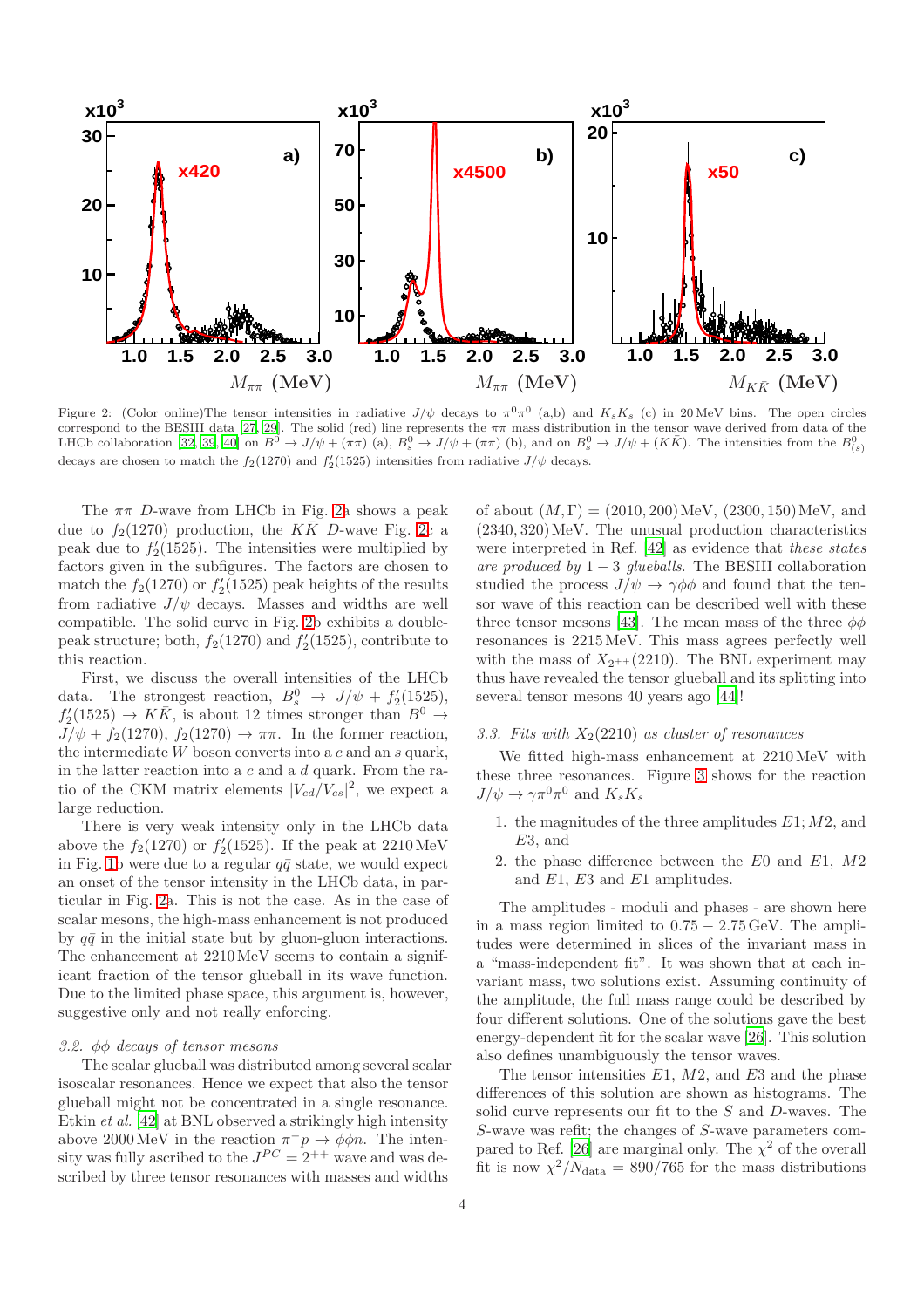<span id="page-4-0"></span>

Figure 3: D-wave intensities and phases for radiative  $J/\psi$  decays into  $\pi^0 \pi^0$  (top subfigures) and  $K_s K_s$  (bottom subfigures) from Ref. [\[27,](#page-6-14) [28\]](#page-6-15). The subfigures show the E1 (a),  $M2$  (b) and E3 (c) squared amplitudes and the phase differences between the E0 and E1 (d) amplitudes, the M2 and E1 (e) amplitudes, and the E3 and E1 (f) amplitudes as functions of the meson-meson invariant mass. The phase of the E0 amplitude is set to zero. The curve represents our best fit.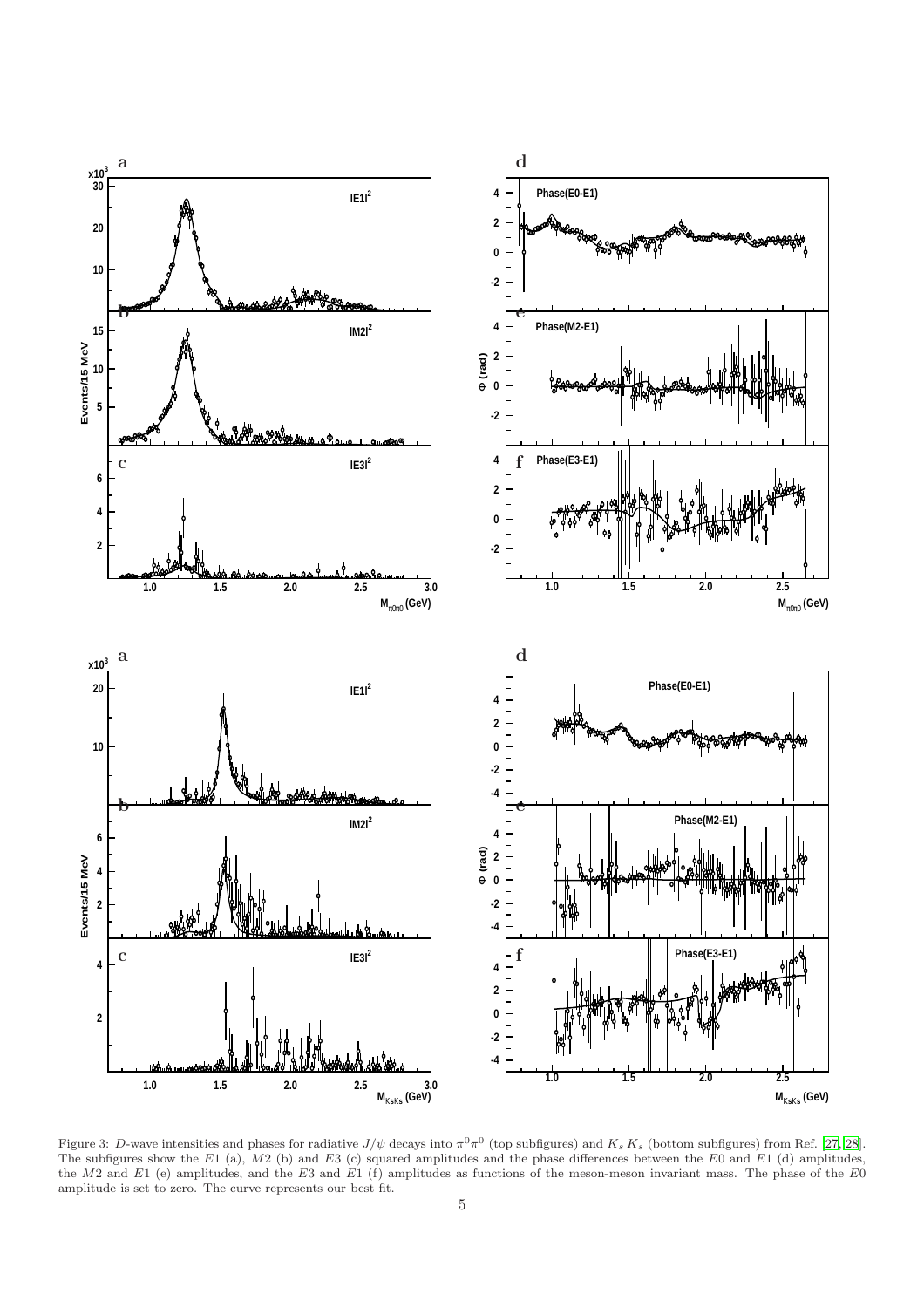and 1716/677 for the phase differences. Adding further high-mass tensor resonances improves the fit only slightly.

A few regions need to be discussed. The M2 yields for  $\pi^0 \pi^0$  and  $\tilde{K_s} K_s$  yields above the  $f'_2(1525)$  are underestimated by our fit. Larger yields are, however, incompatible with the phase motions. The  $M2-E1$  and  $E3-E1$  phases have data points with very small errors and large deviations from their neighbors. The most important phase difference  $E0 - E1$  is described by  $\chi^2/N_{\text{data}} = 298/245$ .

### <span id="page-5-1"></span>4. Discussion and Summary

The total observed yield in  $\pi\pi$  and  $K\bar{K}$  is

$$
\sum_{M=1.9 \text{ GeV}}^{M=2.5 \text{ GeV}} Y_{J/\psi \to \gamma f_2, f_2 \to \pi \pi, K\bar{K}} = (0.35 \pm 0.15) 10^{-3}. (6)
$$

Data on  $\pi\pi$  elastic D-wave scattering in this mass range do not exist. The missing intensity cannot be determined from the data included in our fits. An estimate can be obtained from tensor states reported to be seen in radiative  $J/\psi$  decays. The reactions and their contributions to the high-mass region are listed in Table [2.](#page-5-2) Summation yields

$$
\sum_{M=1.9\,\text{GeV}}^{M=2.5\,\text{GeV}} Y_{J/\psi \to \gamma f_2} = (3.1 \pm 0.6) \, 10^{-3} \,. \tag{7}
$$

This is a substantial yield even though still smaller than the observed yield of the scalar glueball. We note that the  $4\pi$  tensor contribution is rather small when compared to the  $K^*(892)\bar{K}^*(892)$  and  $\phi\phi$  contributions. The  $6\pi$  tensor contribution is completely unknown. Hence there may still be missing intensity. Here we emphasize the importance of further studies of these channels with the much larger statistics taken by the BESIII Collaboration.

Summarizing, we have presented a coupled-channel analysis of BESIII data on  $J/\psi$  decays into  $\pi^0 \pi^0$  and  $K_s K_s$ . The data are dominated by S-wave and D-wave contributions. This fit is important since it does not only provide the tensor wave but also shows that  $S$  and  $D$ -waves both are consistently described.

In the tensor wave we find an enhancement at  $M =$  $(2210 \pm 60)$  MeV,  $\Gamma = 360 \pm 120$  MeV and a yield (in  $\pi\pi$ ) and  $K\bar{K}$  of  $(0.35 \pm 0.10) 10^{-3}$  called  $X_2(2210)$ . There are arguments speaking in favor and against a glueball interpretation.

*Pro:.*  $X_2(2210)$  is produced as a high-mass tensor resonance in radiative  $J/\psi$  decays, a process in which glueballs are supposed to be produced. It is the only tensor meson seen clearly above  $f'_2(1525)$ . This suggests that  $X_2(2210)$ could contain a contribution from the tensor glueball. The improvement of the fit with three resonances instead of one only points to the possibility that  $X_2(2210)$  is composed of several resonances. In particular,  $X_2(2210)$  is consistent with early results in  $\phi\phi$  production in  $\pi N$  scattering and supports the claim that this could be the tensor glueball.

<span id="page-5-2"></span>Table 2: Yield of tensor mesons above 1900 MeV in radiative  $J/\psi$ decays in units of 10<sup>-5</sup>. The  $4\pi$  yield is calculated from the  $J/\psi \rightarrow$  $\pi^{+}\pi^{-}\pi^{+}\pi^{-}$  yield by multiplication with the factor 9/4. The sum of all measured yields is  $(3.1 \pm 0.6) \cdot 10^{-3}$ .

| $\pi\pi$       | $f_0(2210)$<br>$(35 \pm 4)$                                                                                    | This work                  |
|----------------|----------------------------------------------------------------------------------------------------------------|----------------------------|
| KK             | $f_0(2210)$<br>$6\pm3$                                                                                         | This work                  |
| $\eta\eta$     | $f_2(2340)$<br>$(5.6 + \frac{2.5}{2.2})$                                                                       | [29]                       |
| $\eta\eta'$    | $f_2(2010), f_2(2340)$<br>$(1.36 \pm 0.10)$ $(0.25 \pm 0.04)$                                                  | [45]                       |
| $\eta'\eta'$   | $f_2(2340)$<br>$(8.7^{+0.9}_{-1.8})$                                                                           | [46]                       |
| $4\pi$         | $f_2(1950)$<br>$(124 \pm 43)$                                                                                  | 47                         |
| $\omega\omega$ | $f_2(1910)$<br>$(28 \pm 18)$                                                                                   | [48]                       |
| $K^*\bar{K}^*$ | $f_2(1950)$<br>$(70 \pm 23)$                                                                                   | 49                         |
| φφ             | $f_2(2010), f_2(2300), f_2(2340)$<br>$(3.5\frac{+3.2}{-1.6}), (4.4\frac{+1.1}{-1.7}), (19.1\frac{+7.3}{-7.4})$ | $\left\vert 43\right\vert$ |

There is no evidence for a similar enhancement in the reactions  $B^0 \to J/\psi + (\pi \pi)$  or  $B^0_s \to J/\psi + (\pi \pi)$  studied by the LHCb collaboration where resonances in the  $(\pi \pi)$  are formed by a  $d\bar{d}$  pair in the initial state. The absence of a structure can serve as additional evidence for the glueball interpretation.

*Contra:.* In calculation on a lattice, mass and yield of the scalar glueball are predicted which agree well with the result of a coupled-channel analysis of the same data as discussed here. These calculations predict a tensor glueball mass considerably above  $X_2(2210)$ . Also the yield of the tensor glueball should be substantially larger than the  $X_2(2210)$  yield. The LHCb data are limited in phase space, and the non-observation of a signal could be a phasespace effect.

Further studies of radiative  $J/\psi$  decays are certainly required to support or to reject the possibility that  $X_2(2210)$ is the tensor glueball. Possibly,  $X_2(2210)$  is only the lowenergy tail of a tensor glueball centered at a higher mass. This conjecture could be tested by analyzing data on radiative  $\psi(2S)$  decays.

#### Acknowledgement

Funded by the Deutsche Forschungsgemeinschaft (DFG, German Research Foundation) – Project-ID 196253076 – TRR 110T and the Russian Science Foundation (RSF 22- 22-00722).

#### References

<span id="page-5-0"></span>[1] H. Fritzsch and M. Gell-Mann, "Current algebra: Quarks and what else?," eConf **C720906V2**, 135 (1972).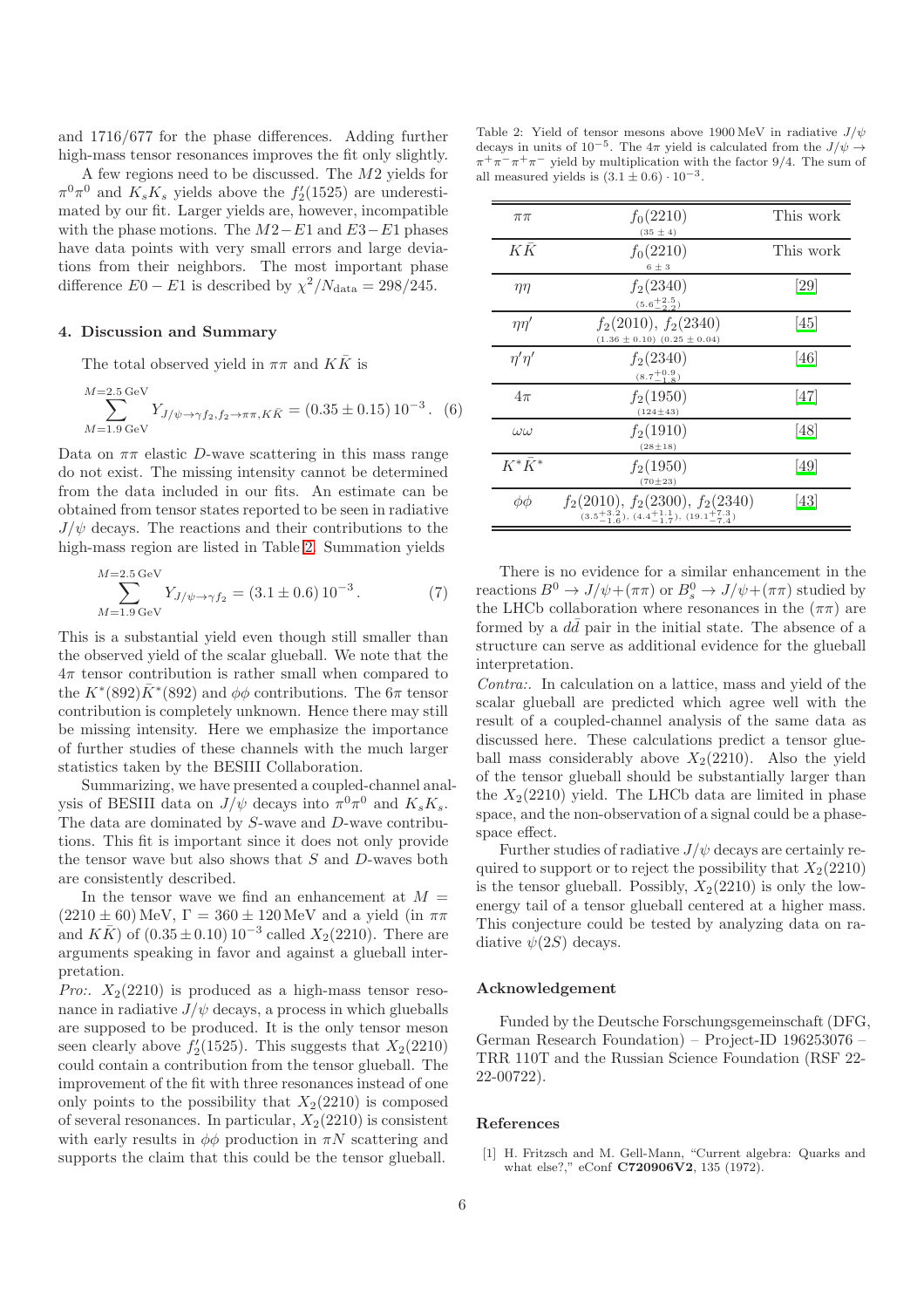- <span id="page-6-0"></span>[2] H. Fritzsch and P. Minkowski, "Psi Resonances, Gluons and the Zweig Rule," Nuovo Cim. A 30, 393 (1975).
- <span id="page-6-1"></span>[3] E. Klempt and A. Zaitsev, "Glueballs, Hybrids, Multiquarks. Experimental facts versus QCD inspired concepts," Phys. Rept. 454, 1 (2007).
- [4] V. Mathieu, N. Kochelev and V. Vento, "The Physics of Glueballs," Int. J. Mod. Phys. E 18, 1 (2009).
- [5] V. Crede and C. A. Meyer, "The Experimental Status of Glueballs," Prog. Part. Nucl. Phys. 63, 74 (2009).
- W. Ochs. "The Status of Glueballs," J. Phys. G 40, 043001  $(2013)$
- <span id="page-6-2"></span>[7] F. J. Llanes-Estrada, "Glueballs as the Ithaca of meson spectroscopy," Eur. Phys. J. ST 230, no.6, 1575-1592 (2021).
- <span id="page-6-3"></span>[8] G. S. Bali et al. [UKQCD Collaboration], "A Comprehensive lattice study of SU(3) glueballs," Phys. Lett. B 309, 378 (1993).
- C. J. Morningstar and M. J. Peardon, "The Glueball spectrum from an anisotropic lattice study," Phys. Rev. D 60, 034509 (1999).
- <span id="page-6-18"></span>[10] E. Gregory, A. Irving, B. Lucini, C. McNeile, A. Rago, C. Richards and E. Rinaldi, "Towards the glueball spectrum from unquenched lattice QCD," JHEP 1210, 170 (2012).
- [11] A. P. Szczepaniak and E. S. Swanson, "The low lying glueball spectrum," Phys. Lett. B 577, 61-66 (2003).
- [12] M. Rinaldi and V. Vento, "Pure glueball states in a Light-Front holographic approach," J. Phys. G 47, no.5, 055104 (2020).
- [13] A. Athenodorou and M. Teper, "The glueball spectrum of  $SU(3)$ gauge theory in  $3 + 1$  dimensions," JHEP 11, 172 (2020).
- [14] M. Rinaldi and V. Vento, "Meson and glueball spectroscopy within the graviton soft wall model," Phys. Rev. D 104, no.3, 034016 (2021).
- <span id="page-6-5"></span>[15] H. X. Chen, W. Chen and S. L. Zhu, "Two- and three-gluon glueballs of  $C = +$ ," [\[arXiv:2107.05271](http://arxiv.org/abs/2107.05271) [hep-ph]].
- [16] D. Dudal, O. Oliveira and M. Roelfs, "Källén-Lehmann Spectral Representation of the Scalar SU(2) Glueball," [\[arXiv:2103.11846](http://arxiv.org/abs/2103.11846) [hep-lat]].
- [17] L. Zhang, C. Chen, Y. Chen and M. Huang, "Spectra of glueballs and oddballs and the equation of state from holographic QCD," [\[arXiv:2106.10748](http://arxiv.org/abs/2106.10748) [hep-ph]].
- <span id="page-6-4"></span>[18] H. n. Li, "Dispersive analysis of glueball masses," Phys. Rev. D 104, no.11, 114017 (2021).
- <span id="page-6-8"></span>[19] J. Ruiz de Elvira, J. R. Pelaez, M. R. Pennington and D. J. Wilson, "Chiral Perturbation Theory, the  $1/N_c$  expansion and Regge behaviour determine the structure of the lightest scalar meson," Phys. Rev. D 84, 096006 (2011).
- <span id="page-6-9"></span>[20] S. Narison, "Masses, decays and mixings of gluonia in QCD," Nucl. Phys. B 509, 312-356 (1998).
- <span id="page-6-10"></span>[21] P. Minkowski and W. Ochs, "Identification of the glueballs and the scalar meson nonet of lowest mass," Eur. Phys. J. C 9, 283-312 (1999).
- <span id="page-6-11"></span>[22] F. Brünner, D. Parganlija and A. Rebhan, "Glueball Decay Rates in the Witten-Sakai-Sugimoto Model," Phys. Rev. D 91, no.10, 106002 (2015) [erratum: Phys. Rev. D 93, no.10, 109903 (2016)].
- <span id="page-6-12"></span>[23] F. Brünner and A. Rebhan, "Nonchiral enhancement of scalar glueball decay in the Witten-Sakai-Sugimoto model," Phys. Rev. Lett. 115, no.13, 131601 (2015).
- <span id="page-6-6"></span>[24] L. C. Gui et al. [CLQCD], "Scalar Glueball in Radiative  $J/\psi$  Decay on the Lattice," Phys. Rev. Lett. 110 no.2, 021601 (2013).
- <span id="page-6-7"></span>[25] Y. Chen et al., "Glueballs in charmonia radiative decays," PoS LATTICE2013, 435 (2014).
- <span id="page-6-13"></span>[26] A.V. Sarantsev, I. Denisenko, U. Thoma, E. Klempt, "Scalar isoscalar mesons and the scalar glueball from radiative  $J/\psi$  decay," Phys. Lett. B 816, 136227 (2021).
- <span id="page-6-14"></span>[27] M. Ablikim et al. [BESIII Collaboration], "Amplitude analysis of the  $\pi^0 \pi^0$  system produced in radiative  $J/\psi$  decays," Phys. Rev. D 92 no.5, 052003 (2015).
- <span id="page-6-15"></span>[28] M. Ablikim et al. [BESIII Collaboration], "Amplitude analysis of the  $K_S K_S$  system produced in radiative  $J/\psi$  decays," Phys. Rev. D 98 no.7, 072003 (2018).
- <span id="page-6-16"></span>[29] M. Ablikim et al. [BESIII Collaboration], "Partial wave analysis of  $J/\psi \to \gamma \eta \eta$ ," Phys. Rev. D **87**, no. 9, 092009 (2013).
- <span id="page-6-17"></span>[30] M. Ablikim et al. [[BESIII Collaboration], "Study of the nearthreshold  $\omega\phi$  mass enhancement in doubly OZI-suppressed  $J/\psi \rightarrow \gamma \omega \phi$  decays," Phys. Rev. D 87 no.3, 032008 (2013).
- <span id="page-6-19"></span>[31] E. Klempt and A. V. Sarantsev, "Singlet-octet-glueball mixing of scalar mesons," Phys. Lett. B 826, 136906 (2022).
- <span id="page-6-20"></span>[32] R. Aaij et al. [LHCb], "Resonances and  $CP$  violation in  $B_s^0$ and  $\overline{B}_s^0$  $\rightarrow J/\psi K^+ K^-$  decays in the mass region above the  $\phi(1020)$ ," JHEP 08, 037 (2017).
- <span id="page-6-21"></span>[33] K. J. Sebastian, H. Grotch and F. L. Ridener, "Multipole amplitudes in parity changing one photon transitions of charmonium," Phys. Rev. D 45, 3163-3172 (1992).
- <span id="page-6-22"></span>[34] A. Rodas et al. [JPAC], "Scalar and tensor resonances in radiative  $J/\psi$  decays," Eur. Phys. J. C 82, no.1, 80 (2022).
- [35] P. A. Zyla et al. [Particle Data Group], "Review of Particle Physics," PTEP 2020, no.8, 083C01 (2020).
- <span id="page-6-25"></span>[36] S. Dobbs, A. Tomaradze, T. Xiao and K. K. Seth, "Comprehensive Study of the Radiative Decays of  $J/\psi$  and  $\psi(2S)$  to Pseudoscalar Meson Pairs, and Search for Glueballs," Phys. Rev. D 91, no.5, 052006 (2015).
- <span id="page-6-23"></span>[37] P. A. Zyla et al. [Particle Data Group], "Review of Particle Physics," PTEP 2020, no.8, 083C01 (2020).
- <span id="page-6-24"></span>[38] M. Ablikim *et al.* [BES], "Partial wave analyses of  $J/\psi \rightarrow$  $\gamma \pi^+ \pi^-$  and  $\gamma \pi^0 \pi^0$ ," Phys. Lett. B 642, 441-448 (2006).
- <span id="page-6-26"></span>[39] R. Aaij et al. [LHCb], "Measurement of the resonant and CP components in  $\overline{B}^0 \to J/\psi \pi^+ \pi^-$  decays," Phys. Rev. D 90, no.1, 012003 (2014).
- <span id="page-6-27"></span>[40] R. Aaij et al. [LHCb], "Measurement of resonant and CP components in  $\bar{B}_s^0 \to J/\psi \pi^+ \pi^-$  decays," Phys. Rev. D 89, no.9, 092006 (2014).
- <span id="page-6-28"></span>[41] A. V. Sarantsev et al., "Scalar and tensor mesons in  $d\bar{d}$ ,  $s\bar{s}$  and  $gg \to f_0$ ," in preparation.
- <span id="page-6-29"></span>[42] A. Etkin et al., "Increased Statistics and Observation of the  $g(T), g(T)$ -prime, and  $g(T)$ -prime-prime  $2^{++}$  Resonances in the Glueball Enhanced Channel  $\pi^-p \to \phi \phi n$ ," Phys. Lett. B 201, 568-572 (1988).
- <span id="page-6-30"></span>[43] M. Ablikim et al. [BESIII], "Observation of pseudoscalar and tensor resonances in  $J/\psi \rightarrow \gamma \phi \phi$ ," Phys. Rev. D 93, no.11, 112011 (2016).
- <span id="page-6-31"></span>[44] A. Etkin *et al.*, "The Reaction  $\pi^- p \to \phi \phi n$  and Evidence for Glueballs," Phys. Rev. Lett. 49, 1620 (1982).
- <span id="page-6-32"></span>[45] M. Ablikim et al. [BESIII], "Partial wave analysis of  $J/\psi \rightarrow$  $\gamma \eta \eta'$ ," [\[arXiv:2202.00623](http://arxiv.org/abs/2202.00623) [hep-ex]].
- <span id="page-6-33"></span>[46] M. Ablikim *et al.* [BESIII], "Partial wave analysis of  $J/\psi \rightarrow$  $\gamma\eta'\eta'$ ," [\[arXiv:2201.09710](http://arxiv.org/abs/2201.09710) [hep-ex]].
- <span id="page-6-34"></span>[47] J. Z. Bai et al. [BES], "Partial wave analysis of  $J/\psi \rightarrow$  $\gamma(\pi^+\pi^-\pi^+\pi^-),$ " Phys. Lett. B 472, 207-214 (2000).
- <span id="page-6-35"></span>[48] M. Ablikim *et al.* [BES], "Pseudoscalar production at  $\omega \omega$  threshold in  $J/\psi \rightarrow \gamma \omega \omega$ ," Phys. Rev. D **73**, 112007 (2006).
- <span id="page-6-36"></span>[49] J. Z. Bai et al. [BES], "Partial wave analysis of  $J/\psi \rightarrow$  $\gamma(K^+K^-\pi^+\pi^-)$ ," Phys. Lett. B 472, 200-206 (2000).
- [50] M. Ablikim et al. [BES Collaboration], "Pseudoscalar production at  $\omega \omega$  threshold in  $J/\psi \rightarrow \gamma \omega \omega$ ," Phys. Rev. D **73**, 112007 (2006).
- [51] D. Alde *et al.* [GAMS Collaboration], "Study of the  $\pi^{0}\pi^{0}$  system with the GAMS-4000 spectrometer at 100 GeV/c," Eur. Phys. J. A 3, 361 (1998).
- [52] R. S. Longacre *et al.*, "A Measurement of  $\pi^- p \to K_S K_S n$  at  $22 \text{ GeV/c}$  and a Systematic Study of the  $2^{++}$  Meson Spectrum," Phys. Lett. B 177, 223 (1986).
- [53] S. J. Lindenbaum and R. S. Longacre, "Coupled channel analysis of  $J^{PC} = 0^{++}$  and  $2^{++}$  isoscalar mesons with masses below 2 GeV," Phys. Lett. B 274, 492 (1992).
- [54] G. Grayer *et al.*, "High Statistics Study of the Reaction  $\pi^- p \to$  $\pi^{-}\pi^{+}n$ : Apparatus, Method of Analysis, and General Features of Results at 17 GeV/c," Nucl. Phys. B 75, 189 (1974).
- [55] J. R. Batley *et al.* [NA48/2 Collaboration], "Precise tests of low energy QCD from  $K_{e4}$  decay properties," Eur. Phys. J. C 70 635 (2010).
- [56] C. Amsler et al. [Crystal Barrel Collaboration], "High statistics study of  $f_0(1500)$  decay into  $\pi^0\pi^0$ ," Phys. Lett. B **342**, 433 (1995).